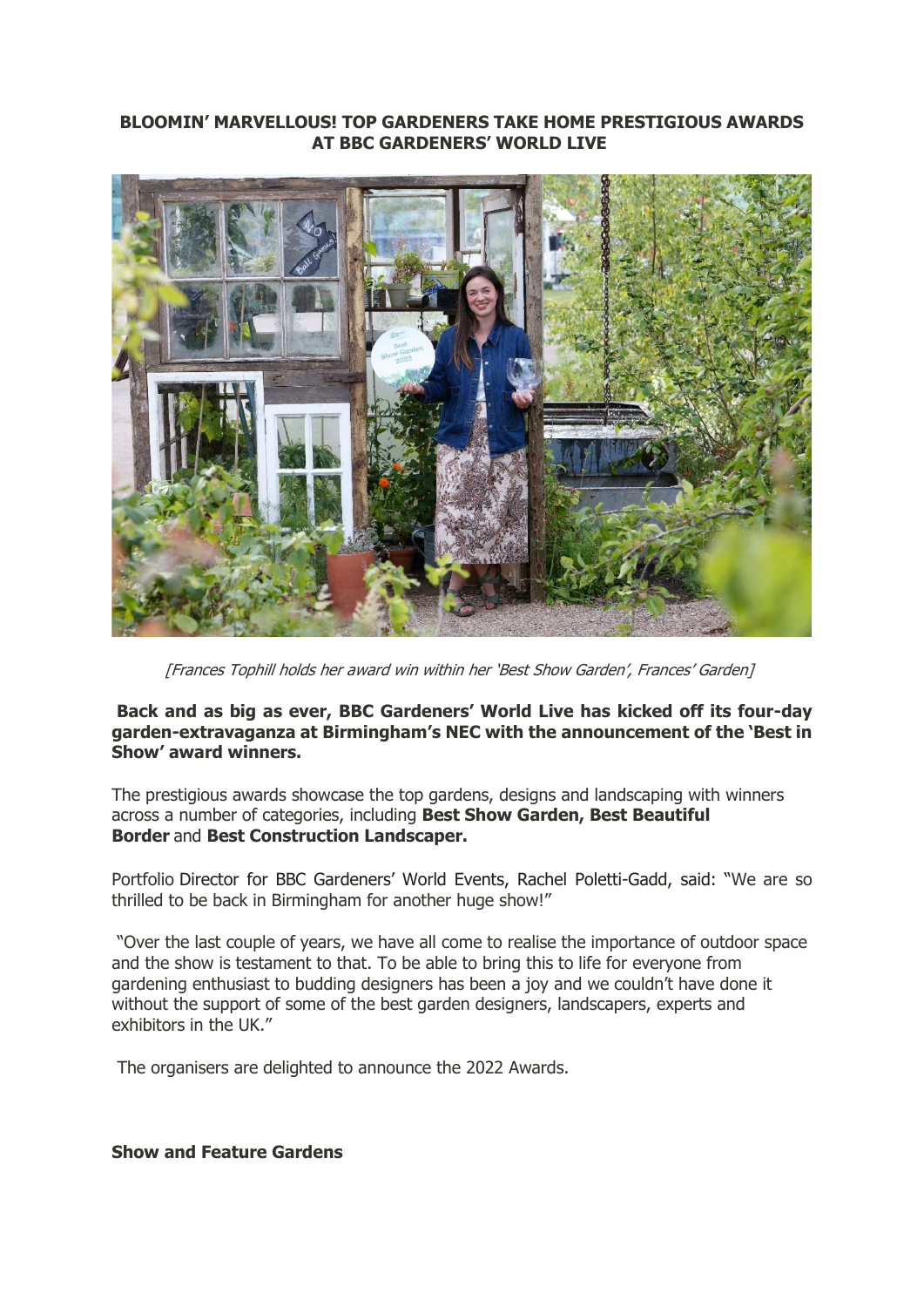## **PLATINUM**

- Frances' Garden by Frances Tophill
- Marshalls Garden: Food For Thought
- Grundy's Farm (The Archers) designed by Paul Stone
- The Hideout (Peaky Blinders) designed by Alexandra Froggatt

## **GOLD**

• Small Space – Big Ideas by Garden Organic, Emma O'Neill and Chris Collins

#### **SILVER MERIT**

- Old is Gold by Anna Pawlowska and Gordius Team LTD
- The Memories of Mountains Garden Retreat by Jonathan King and JKD Studio
- Nurture Through Nature by Landscapes of Distinction and Kim Parish
- The Living Landscape  $A$  Nostalgic Experience  $-$  by Garden Design Co and Michael Wheat Group

# **SILVER**

• Practically Plastic Free – by Pip Probert

## **BRONZE**

• Metamorphosis – by Derby College and Rachel Pratt/Mike Baldwin

The accolade of **Best Show Garden** was awarded to **Frances Tophill for Frances' Garden.** In her debut Show Garden, **Fra[nces Tophill's](https://protect-eu.mimecast.com/s/ecEsC5WKkF0Lxz0sOXbiw?domain=nam12.safelinks.protection.outlook.com)** Bauhaus inspired sustainable garden shows how to use locally sourced, reclaimed and recycled materials to demonstrate how gardeners can maximise outdoor space without compromising on design. Frances' passion for upcycle gardening and sustainability is reflected in her sustainable, postindustrial styled garden which uses her expertise to highlight how effortlessly plants can intertwine with a stylised landscape, helping to increase biodiversity in our built-up spaces.

Frances said: "I'm so pleased that my design has been awarded the best show garden  $-$  it came as such a surprise. I'm completely overwhelmed by the positive response it's had so far."

The **Best Construction Landscaper** was awarded to **Living Landscapes - A Nostalgic Experience.** The show garden explores the expression of a controlled landscape merging into a natural and rugged environment with a full-sized natural swimming pond. Inspired with the whole family in mind, it showcases ideas to blend a multi-functional space.

# **Beautiful Borders**

# **PLATINUM**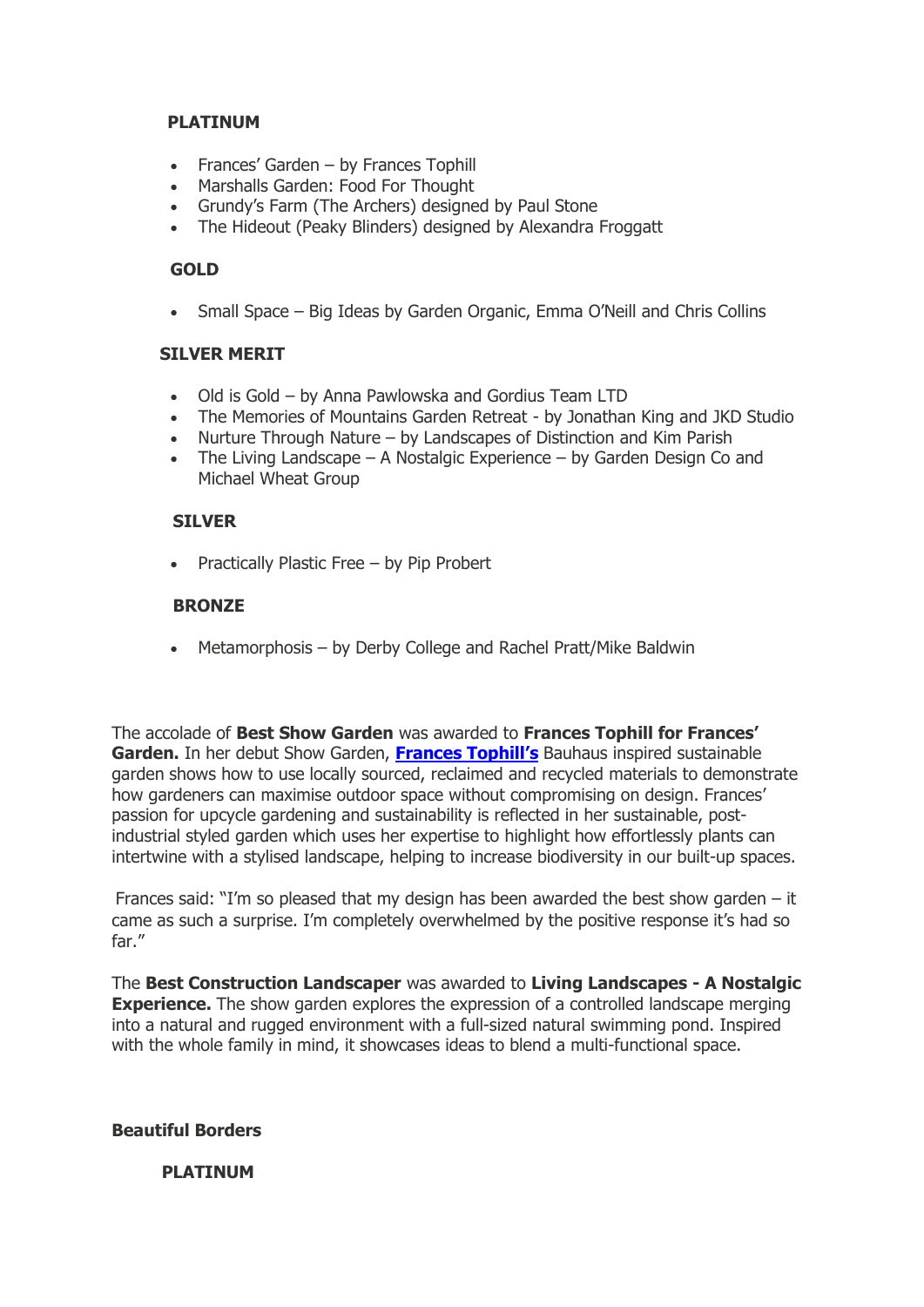- The Crinkle-Crankle, Dead Hedge Border by Cathy Perry
- Jungle 365 by Kate Suttle

# **GOLD**

- Pretty Wild by Jordan Weston, The Bearded Botanist
- Express Yourself by Carly Tong
- To Anchor a Wild World: Through the Eyes of a Child with Autism by Angie Tolley, The Barefoot Gardener UK
- (We Deserve A) Wildlife by Kitty Chew
- Recall, Return, Renew by Sue Arthur and Ian Potts
- Where the Wild Things Are by Zoe Cook and Trellis Design

## **SILVER MERIT**

- There's an alternative to the green desert by Aaron Marubbi and Marubbi **Landscapers**
- Equatorial Suburbia by Rachel Glover
- Living the Wild Life by Charlotte Jones, The Northern School of Gardening and Grant Horticulture LTD
- Overcoming Barriers by David Magor
- Poetry Pharmacy Physic Garden by Esther Cooper-Wood, Laura Clark, Liz Colebrook and Alex Valk
- Wildlife Oasis by Louise Carson and Lou Carson Garden Design

# **BRONZE**

• Wildlife Habitat – by Lorraine Brodrick and Cotswold Garden Designer

**Special recognition** – PCF's Eco-Friendly Community Garden – by Kathryn Westcott

The honour of **Best Border** was awarded to The **Crinkle Crankle, Dead Hedge Border by Cathy Perry.** Central to this border is a dead hedge which forms the backdrop to naturalistic planting. Mixing wild and cultivated plants, the design emanates an English summer hedgerow providing for the needs of a range of beneficial creatures.

The **Best Interpretation of the Border Theme** went to **(We Deserve A) Wild Life – Kitty Chew.** The garden is in celebration of women, both past and present, inspired by several recent tragedies in the news that have affected women. The garden features a colour palette making use of the colours of the Suffragette Movement transitioning into a celebratory riot of pinks and reds.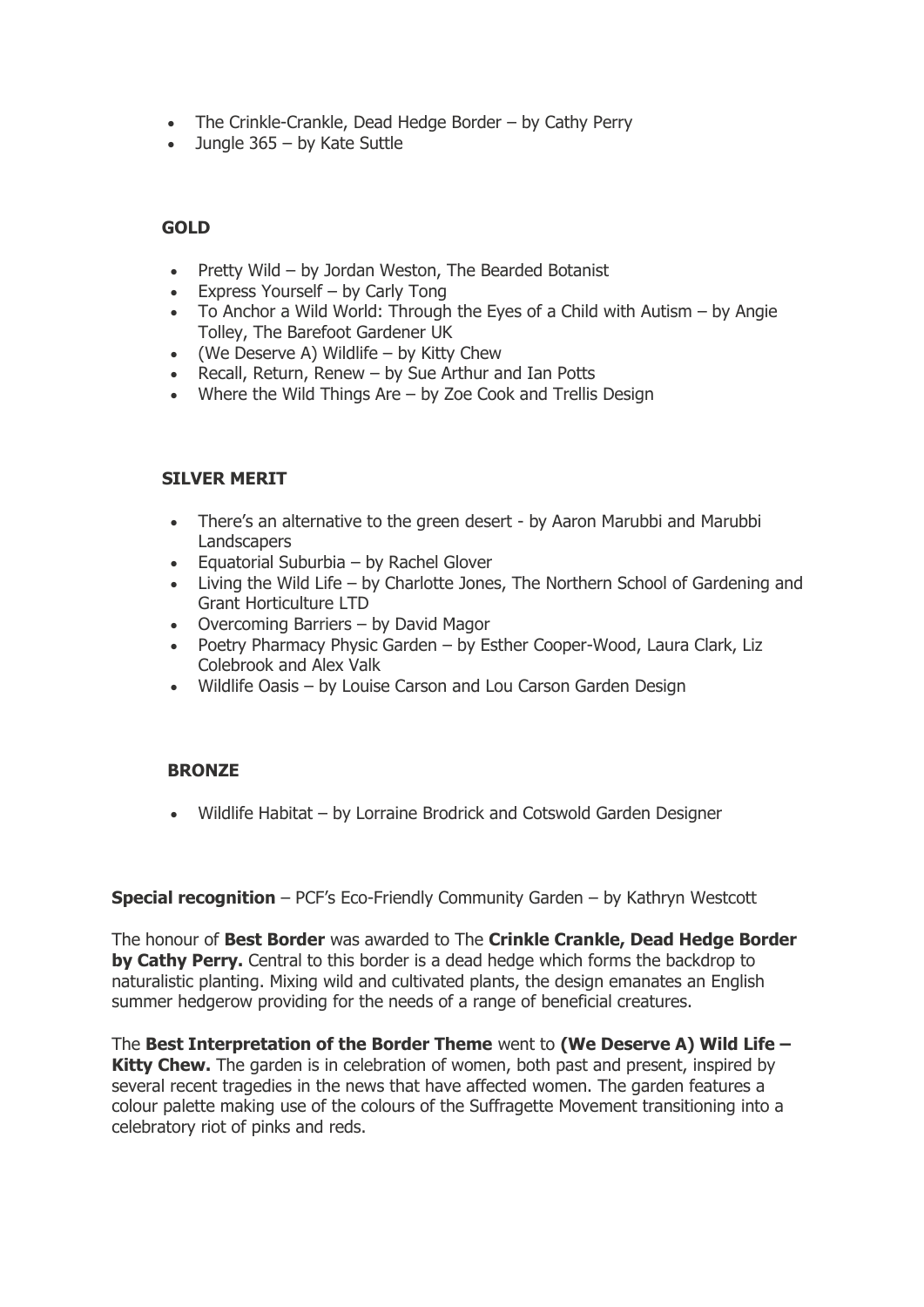The **Best BBC Gardeners' World Magazine Subscriber Border** was awarded to **Recall, Return, Renew by Sue Arthur and Ian Potts.** Returning to the way they experienced nature as children, the designers brought to life how to renew landscapes for a better future.

### **Celebrating 100 Years of the BBC**

In this special centenary year for the BBC, the Show's Floral Marquee has marked the celebrations with a collection of stunning floral features inspired by popular BBC programmes, including Only Fools and Horses by Jon Wheatley, Antiques Roadshow by Grafton Nurseries, Dr Who by Dibley's Nursery, The Repair Show by Hardy's Garden Plants, Gone Fishing by Lincolnshire Pond Plants, and Top of the Pops by Sam Theakstone.

**Platinum Award winner Alexandra Froggatt** said: "I couldn't resist designing a Peaky Blinders inspired feature because I absolutely love the TV Show."

Alex continued, "For inspiration I visited the Black Country Living Museum, which seemed like a natural step when building the design and an effective way to add authenticity to the design. I introduced the use of whiskey barrels, the industrial landscape, coal and chains to bring to life all of the characters and their lives within the show."

The four-day BBC Gardeners' World Live show opens today and runs until 19 June at Birmingham's NEC, providing an inspirational day out for all gardening enthusiasts of all ages. Filled with award winning and contributing garden designs, interactive on-stage demos, live entertainment, shopping, and appearances from the UK's favourite gardening presenters.

Tickets available on the door, and children go free on Sunday 19 June – the perfect Father's Day treat for the whole family.

For more information and to book tickets to **BBC Gardeners' World Live**, please visit [www.bbcgardenersworldlive.com](https://protect-eu.mimecast.com/s/68nGC7AVmSm1Q0mhNDQ36?domain=nam12.safelinks.protection.outlook.com)

#### **ENDS**

For pictures and further information, please contact:

Julie Parmenter, Brampton PR, e: [jparmenter@hotmail.co.uk,](mailto:jparmenter@hotmail.co.uk) tel: 07775 715936

#### **Notes to editors:**